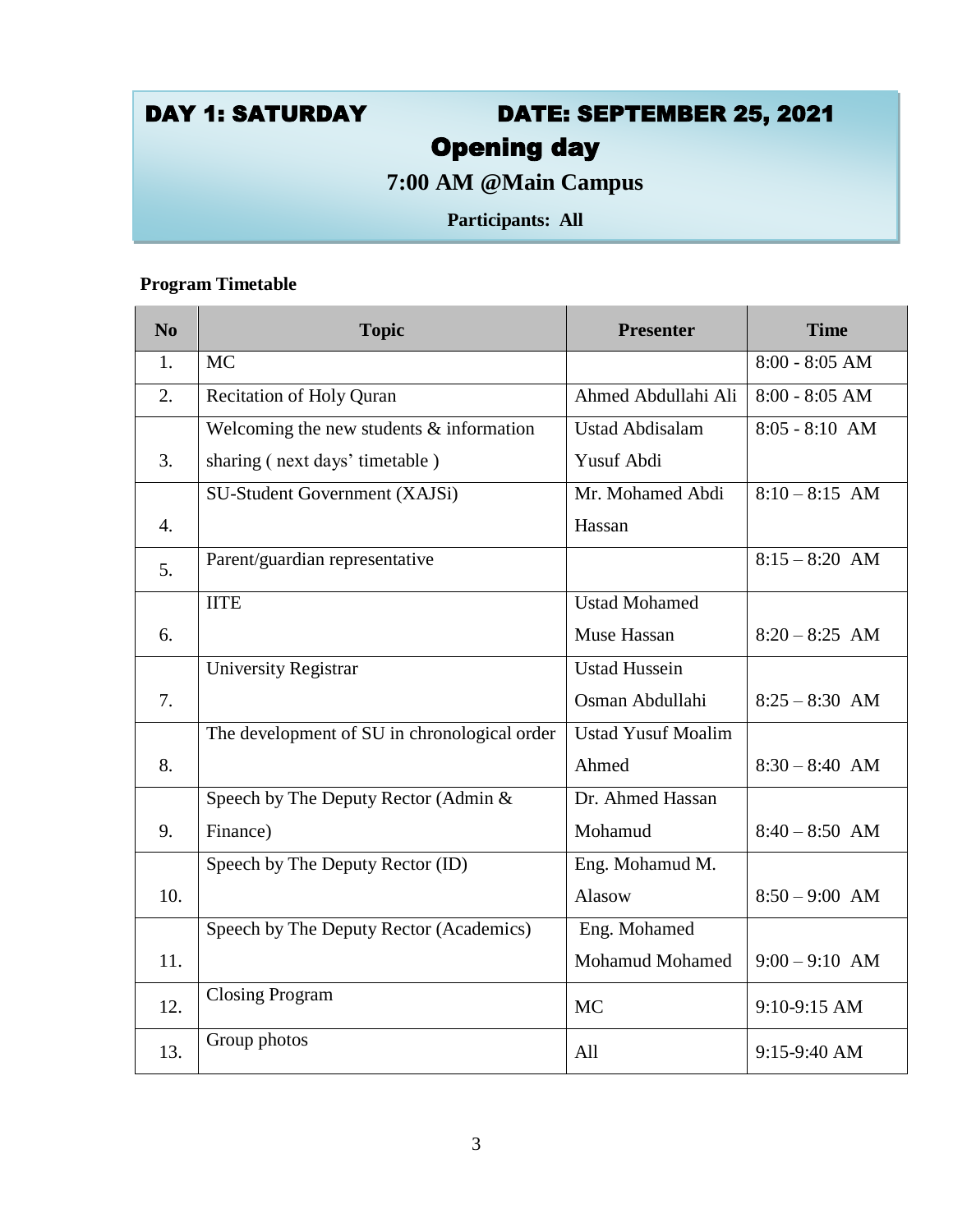| No | <b>Office</b>                               | <b>Presenter</b>                              | <b>Time</b>     |  |
|----|---------------------------------------------|-----------------------------------------------|-----------------|--|
|    | Day 2: Sun, Sep 26, Main Campus (Main Hall) |                                               |                 |  |
| 1. | <b>Faculty Introduction</b>                 | Faculty administration                        | $8:00 - 9:00$   |  |
| 2. | Exam                                        | Exam Office                                   | $9:00 - 9:30$   |  |
| 3. | Finance                                     | <b>Finance Office</b>                         | $9:30 - 10:00$  |  |
| 4. | Library                                     | Liberian                                      | $10:00 - 10:30$ |  |
| 5. | Campus tour                                 | Faculty's Association                         | $10:30 - 11:00$ |  |
|    |                                             | Day 3: Mon, Sep 27, Main Campus (B1, B2 & B3) |                 |  |
| 1. | <b>CPD</b>                                  | <b>CPD</b>                                    | $8:00 - 8:30$   |  |
| 2. | <b>SAO</b>                                  | <b>SAO</b>                                    | $8:30 - 9:00$   |  |
| 3. | <b>IML</b>                                  | <b>IML</b> Office                             | $9:00 - 9:30$   |  |
| 4. | Group photos                                | The Faculty                                   | $9:30 - 10:00$  |  |

## **Faculty of Management Sciences**

#### **Faculty of Computing**

| N <sub>o</sub> | <b>Office</b>                                | <b>Presenter</b>                            | <b>Time</b>     |  |  |
|----------------|----------------------------------------------|---------------------------------------------|-----------------|--|--|
|                | Day 2: Sun, Sep 26, Main Campus (B3, A7, A8) |                                             |                 |  |  |
| 1.             | <b>CPD</b>                                   | <b>CPD</b>                                  | $8:00 - 8:30$   |  |  |
| 2.             | <b>SAO</b>                                   | <b>SAO</b>                                  | $8:30 - 9:00$   |  |  |
| 3.             | IML                                          | <b>IML</b> Office                           | $9:00 - 9:30$   |  |  |
| 4.             | Campus tour                                  | Faculty's Association                       | $9:30 - 10:00$  |  |  |
|                |                                              | Day 3: Mon, Sep 27, Main Campus (Main Hall) |                 |  |  |
| 1.             | <b>Faculty Introduction</b>                  | Faculty administration                      | $8:00 - 9:00$   |  |  |
| 2.             | Exam                                         | Exam Office                                 | $9:00 - 9:30$   |  |  |
| 3.             | Finance                                      | <b>Finance Office</b>                       | $9:30 - 10:00$  |  |  |
| 4.             | Library                                      | Liberian                                    | $10:00 - 10:30$ |  |  |
| 5.             | Group photos                                 | The Faculty                                 | $10:30 - 11:00$ |  |  |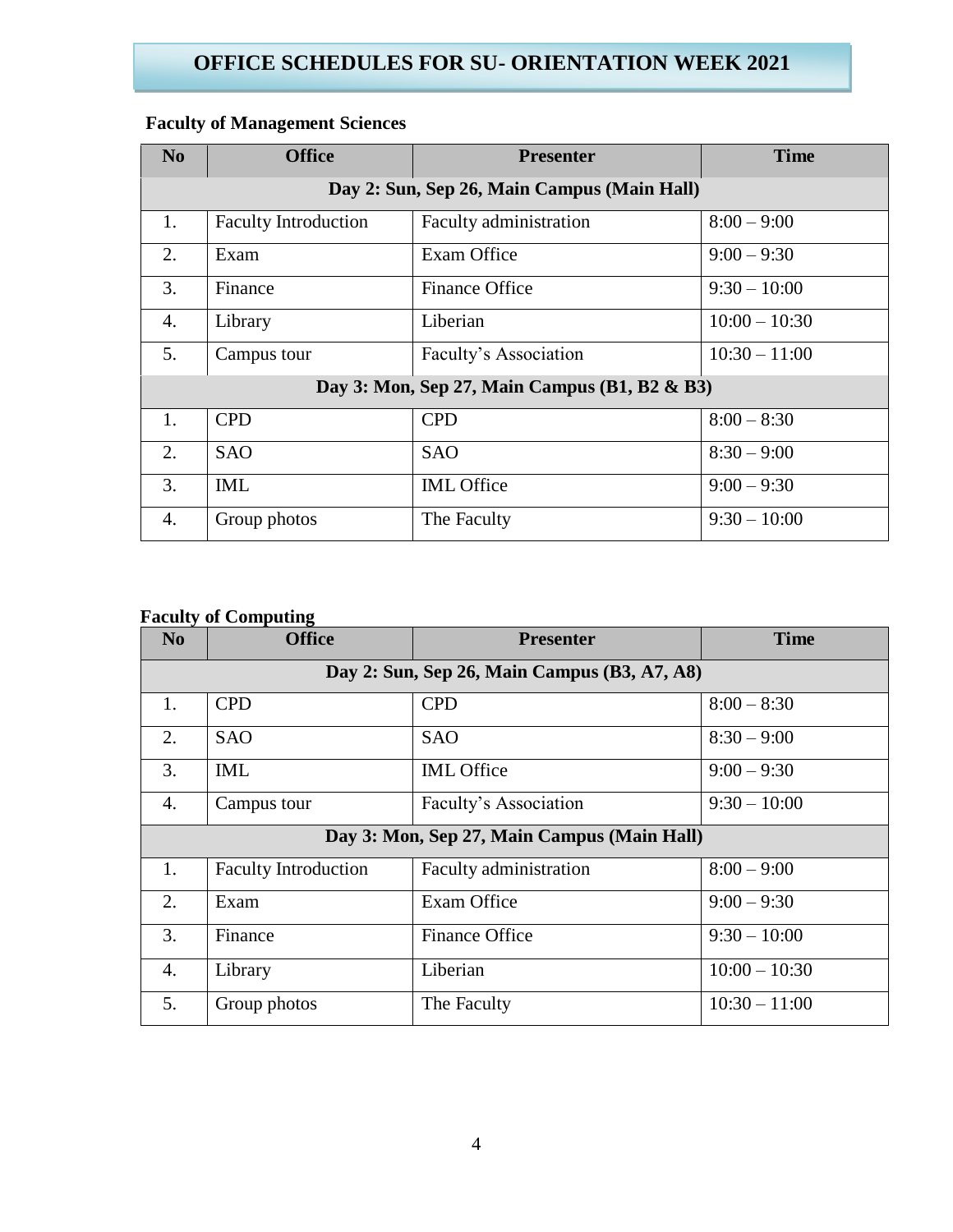## **Faculty of Economics**

| N <sub>0</sub> | <b>Office</b>                                      | <b>Presenter</b>       | <b>Time</b>     |  |
|----------------|----------------------------------------------------|------------------------|-----------------|--|
|                | Day 2: Sun, Sep 26, Main Campus (Economics' rooms) |                        |                 |  |
| 1.             | <b>Faculty Introduction</b>                        | Faculty administration | $8:00 - 9:00$   |  |
| 2.             | Finance                                            | <b>Finance Office</b>  | $9:00 - 9:30$   |  |
| 3.             | Library                                            | Liberian               | $9:30 - 10:00$  |  |
| 4.             | Exam                                               | Exam Office            | $10:00 - 10:30$ |  |
| 5.             | Campus tour                                        | Faculty's Association  | $10:30 - 11:00$ |  |
|                | Day 3: Mon, Sep 27, Main Campus (Economics' rooms) |                        |                 |  |
| 1.             | <b>SAO</b>                                         | <b>SAO</b>             | $8:00 - 8:30$   |  |
| 2.             | <b>IML</b>                                         | <b>IML</b> Office      | $8:30 - 9:00$   |  |
| 3.             | <b>CPD</b>                                         | <b>CPD</b>             | $9:00 - 9:30$   |  |
| 4.             | Group photos                                       | The Faculty            | $9:30 - 10:00$  |  |

#### **Faculty of Accountancy**

| <u>ັປ</u><br>No | <b>Office</b>                                      | <b>Presenter</b>                                   | <b>Time</b>     |  |  |
|-----------------|----------------------------------------------------|----------------------------------------------------|-----------------|--|--|
|                 | Day 2: Sun, Sep 26, Main Campus (Accounting rooms) |                                                    |                 |  |  |
| 1.              | <b>IML</b>                                         | <b>IML</b> Office                                  | $8:00 - 8:30$   |  |  |
| 2.              | <b>CPD</b>                                         | <b>CPD</b>                                         | $8:30 - 9:00$   |  |  |
| 3.              | <b>SAO</b>                                         | <b>SAO</b>                                         | $9:00 - 9:30$   |  |  |
| 4.              | Campus tour                                        | Faculty's Association                              | $9:30 - 10:00$  |  |  |
|                 |                                                    | Day 3: Mon, Sep 27, Main Campus (Accounting rooms) |                 |  |  |
| 1.              | <b>Faculty Introduction</b>                        | Faculty administration                             | $8:00 - 9:00$   |  |  |
| 2.              | Finance                                            | <b>Finance Office</b>                              | $9:00 - 9:30$   |  |  |
| 3.              | Library                                            | Liberian                                           | $9:30 - 10:00$  |  |  |
| 4.              | Exam                                               | Exam Office                                        | $10:00 - 10:30$ |  |  |
| 5.              | Group photos                                       | The Faculty                                        | $10:30 - 11:00$ |  |  |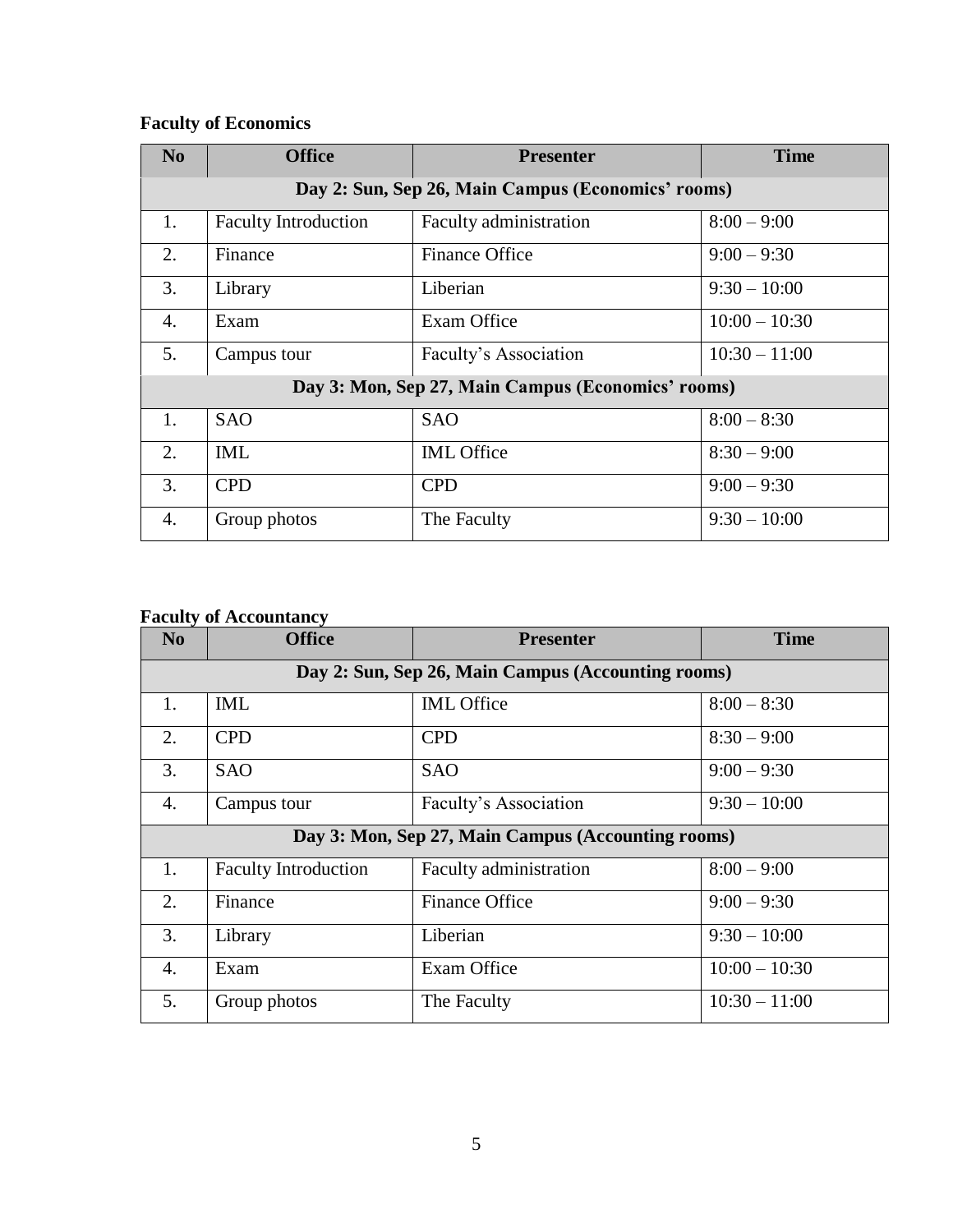| N <sub>o</sub> | <b>Office</b>                                | <b>Presenter</b>       | <b>Time</b>     |  |  |
|----------------|----------------------------------------------|------------------------|-----------------|--|--|
|                | Day 2: Sun, Sep 26, Main Campus (FMHS rooms) |                        |                 |  |  |
| 1.             | <b>Faculty Introduction</b>                  | Faculty administration | $8:00 - 9:00$   |  |  |
| 2.             | Library                                      | Liberian               | $9:00 - 9:30$   |  |  |
| 3.             | Exam                                         | Exam Office            | $9:30 - 10:00$  |  |  |
| 4.             | Finance                                      | <b>Finance Office</b>  | $10:00 - 10:30$ |  |  |
| 5.             | Campus tour                                  | Faculty's Association  | $10:30 - 11:00$ |  |  |
|                | Day 3: Mon, Sep 27, Main Campus (FMHS rooms) |                        |                 |  |  |
| 1.             | <b>IML</b>                                   | <b>IML</b> Office      | $8:00 - 8:30$   |  |  |
| 2.             | <b>CPD</b>                                   | <b>CPD</b>             | $8:30 - 9:00$   |  |  |
| 3.             | <b>SAO</b>                                   | <b>SAO</b>             | $9:00 - 9:30$   |  |  |
| 4.             | Group photos                                 | The Faculty            | $9:30 - 10:00$  |  |  |

## **Faculty of Medicine & Health Sciences**

#### **Faculty of Education**

| N <sub>o</sub>   | <b>Office</b>                                     | <b>Presenter</b>       | <b>Time</b>     |  |  |
|------------------|---------------------------------------------------|------------------------|-----------------|--|--|
|                  | Day 2: Sun, Sep 26, Main Campus (Education rooms) |                        |                 |  |  |
| 1.               | Campus tour                                       | Faculty's Association  | $8:00 - 8:30$   |  |  |
| 2.               | <b>IML</b>                                        | <b>IML</b> Office      | $9:30 - 9:00$   |  |  |
| 3.               | <b>CPD</b>                                        | <b>CPD</b>             | $9:00 - 9:30$   |  |  |
| 4.               | <b>SAO</b>                                        | <b>SAO</b>             | $9:30 - 10:00$  |  |  |
|                  | Day 3: Mon, Sep 27, Main Campus (Education rooms) |                        |                 |  |  |
| 1.               | <b>Faculty Introduction</b>                       | Faculty administration | $8:00 - 9:00$   |  |  |
| 2.               | Library                                           | Liberian               | $9:00 - 9:30$   |  |  |
| 3.               | Exam                                              | Exam Office            | $9:30 - 10:00$  |  |  |
| $\overline{4}$ . | Finance                                           | <b>Finance Office</b>  | $10:00 - 10:30$ |  |  |
| 5.               | Group photos                                      | The Faculty            | $10:30 - 11:00$ |  |  |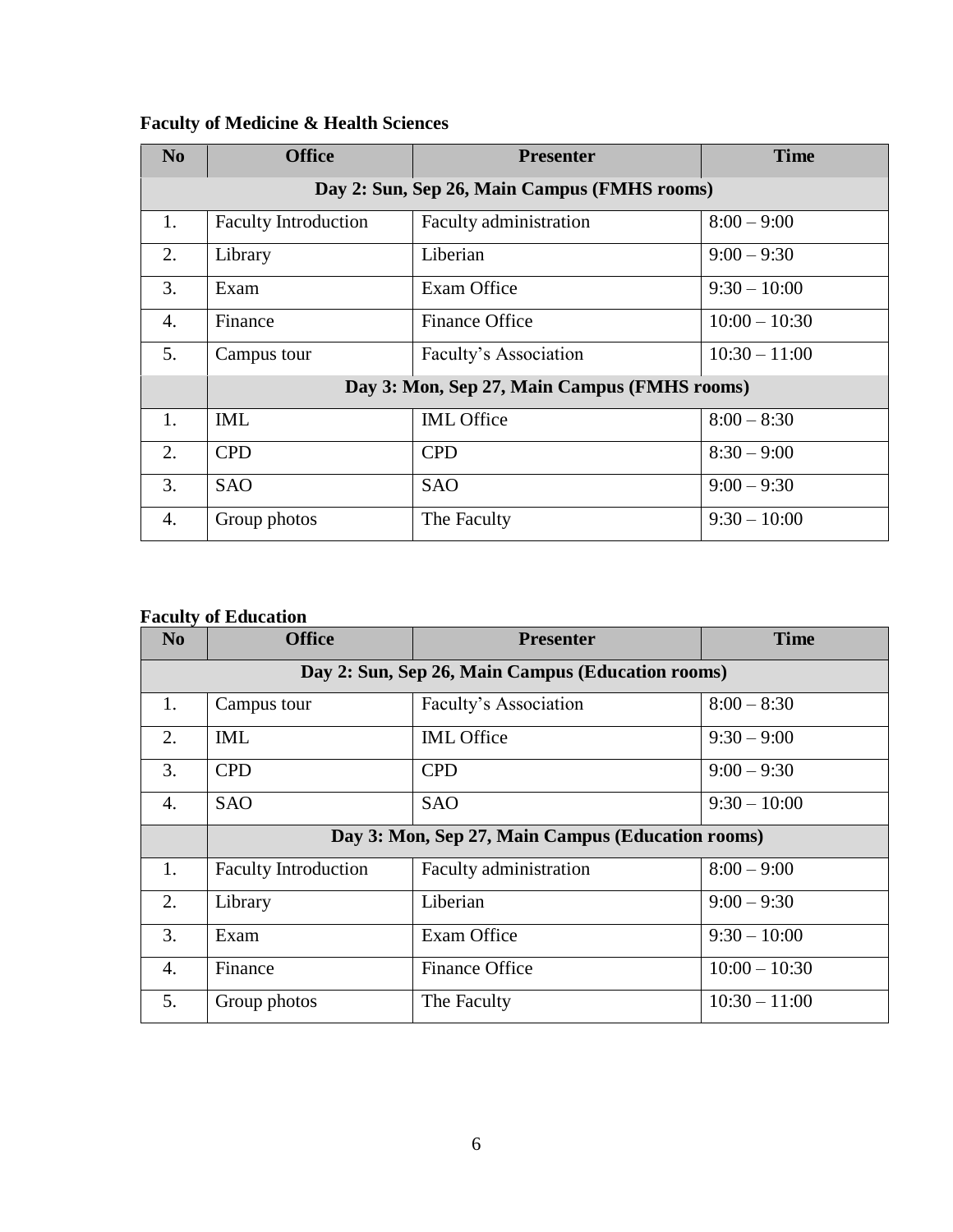# **Faculty of Social Sciences**

| N <sub>0</sub> | <b>Office</b>                                | <b>Presenter</b>       | <b>Time</b>     |  |  |
|----------------|----------------------------------------------|------------------------|-----------------|--|--|
|                | Day 2: Sun, Sep 26, Town Campus (FASS rooms) |                        |                 |  |  |
| 1.             | <b>Faculty Introduction</b>                  | Faculty administration | $8:00 - 9:00$   |  |  |
| 2.             | Exam                                         | Exam Office            | $9:00 - 9:30$   |  |  |
| 3.             | Finance                                      | <b>Finance Office</b>  | $9:30 - 10:00$  |  |  |
| 4.             | Library                                      | Liberian               | $10:00 - 10:30$ |  |  |
| 5.             | Campus tour                                  | Faculty's Association  | $10:30 - 11:00$ |  |  |
|                | Day 3: Mon, Sep 27, Town Campus (FASS rooms) |                        |                 |  |  |
| 1.             | <b>CPD</b>                                   | <b>CPD</b>             | $8:00 - 8:30$   |  |  |
| 2.             | <b>SAO</b>                                   | <b>SAO</b>             | $8:30 - 9:00$   |  |  |
| 3.             | <b>IML</b>                                   | <b>IML</b> Office      | $9:00 - 9:30$   |  |  |
| 4.             | Group photos                                 | The Faculty            | $9:30 - 10:00$  |  |  |

### **Faculty of Engineering**

| N <sub>0</sub>   | o<br><b>Office</b>                           | <b>Presenter</b>       | <b>Time</b>     |  |  |
|------------------|----------------------------------------------|------------------------|-----------------|--|--|
|                  | Day 2: Sun, Sep 26, Town Campus (FENG rooms) |                        |                 |  |  |
| 1.               | <b>CPD</b>                                   | <b>CPD</b>             | $8:00 - 8:30$   |  |  |
| 2.               | <b>SAO</b>                                   | <b>SAO</b>             | $8:30 - 9:00$   |  |  |
| 3.               | IML                                          | <b>IML</b> Office      | $9:00 - 9:30$   |  |  |
| 4.               | Campus tour                                  | Faculty's Association  | $9:30 - 10:00$  |  |  |
|                  | Day 3: Mon, Sep 27, Town Campus (FENG rooms) |                        |                 |  |  |
| 1.               | <b>Faculty Introduction</b>                  | Faculty administration | $8:00 - 9:00$   |  |  |
| 2.               | Exam                                         | Exam Office            | $9:00 - 9:30$   |  |  |
| $\overline{3}$ . | Finance                                      | <b>Finance Office</b>  | $9:30 - 10:00$  |  |  |
| $\overline{4}$ . | Library                                      | Liberian               | $10:00 - 10:30$ |  |  |
| 5.               | Group photos                                 | The Faculty            | $10:30 - 11:00$ |  |  |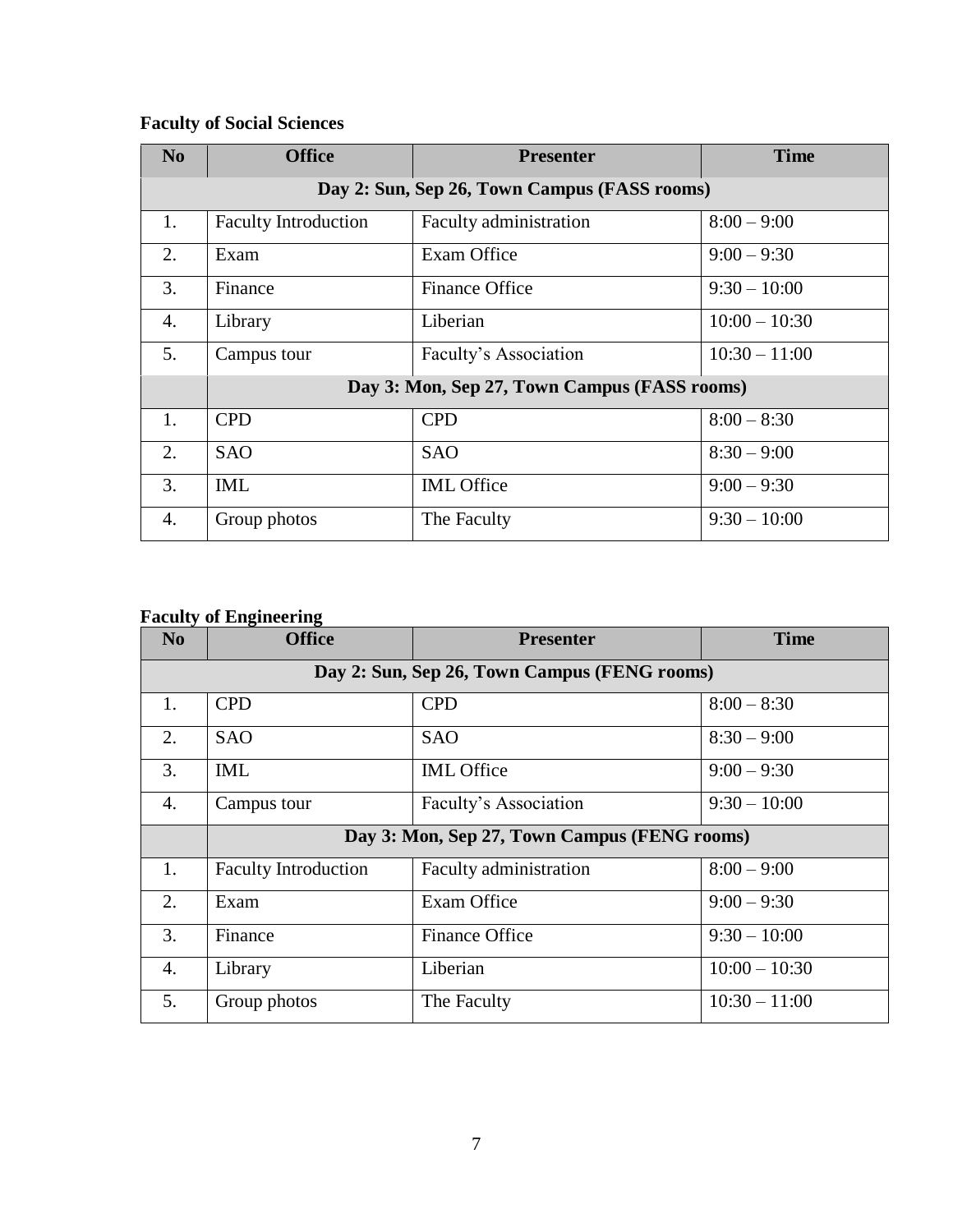## **Faculty of Law**

| No | <b>Office</b>                                | <b>Presenter</b>       | <b>Time</b>     |  |
|----|----------------------------------------------|------------------------|-----------------|--|
|    | Day 2: Sun, Sep 26, Town Campus (Flaw rooms) |                        |                 |  |
| 1. | <b>Faculty Introduction</b>                  | Faculty administration | $8:00 - 9:00$   |  |
| 2. | Finance                                      | Finance Office         | $9:00 - 9:30$   |  |
| 3. | Library                                      | Liberian               | $9:30 - 10:00$  |  |
| 4. | Exam                                         | Exam Office            | $10:00 - 10:30$ |  |
| 5. | Campus tour                                  | Faculty's Association  | $10:30 - 11:00$ |  |
|    | Day 3: Mon, Sep 27, Town Campus (Flaw rooms) |                        |                 |  |
| 1. | <b>SAO</b>                                   | <b>SAO</b>             | $8:00 - 8:30$   |  |
| 2. | <b>IML</b>                                   | <b>IML</b> Office      | $8:30 - 9:00$   |  |
| 3. | <b>CPD</b>                                   | <b>CPD</b>             | $9:00 - 9:30$   |  |
| 4. | Group photos                                 | The Faculty            | $9:30 - 10:00$  |  |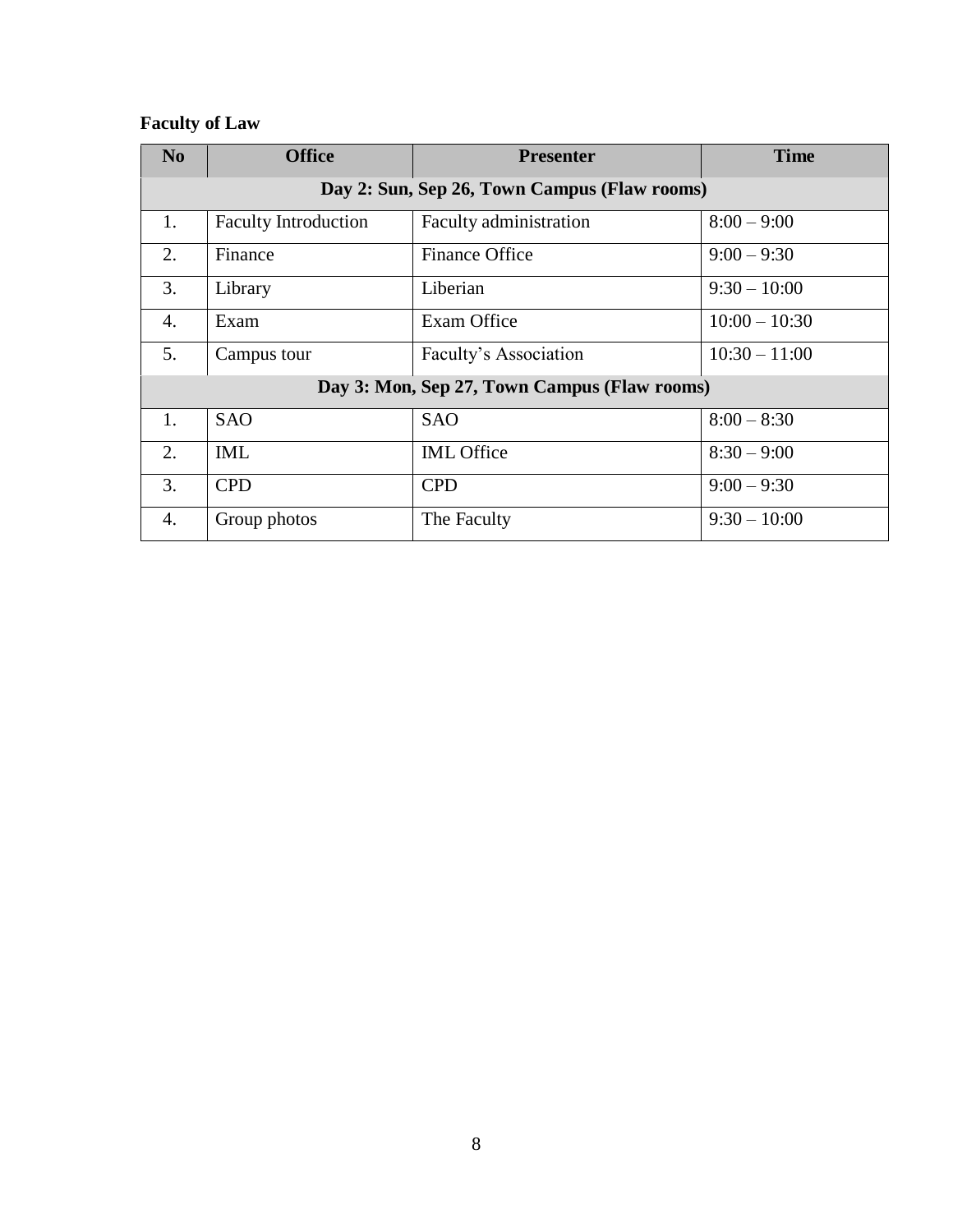# DAY 4: Tuesday (September 28, 2021) **IITE Product Fair**

**Time: 8:00 AM @Main Campus**

| N <sub>o</sub> | <b>Office</b>            | <b>Presenter</b> | <b>Time</b>     |
|----------------|--------------------------|------------------|-----------------|
| 1.             | <b>IITE</b> product fair | <b>IITE</b>      | $8:00 - 10:00$  |
| 2.             | Group photos             | <b>IITE</b>      | $10:00 - 10:20$ |